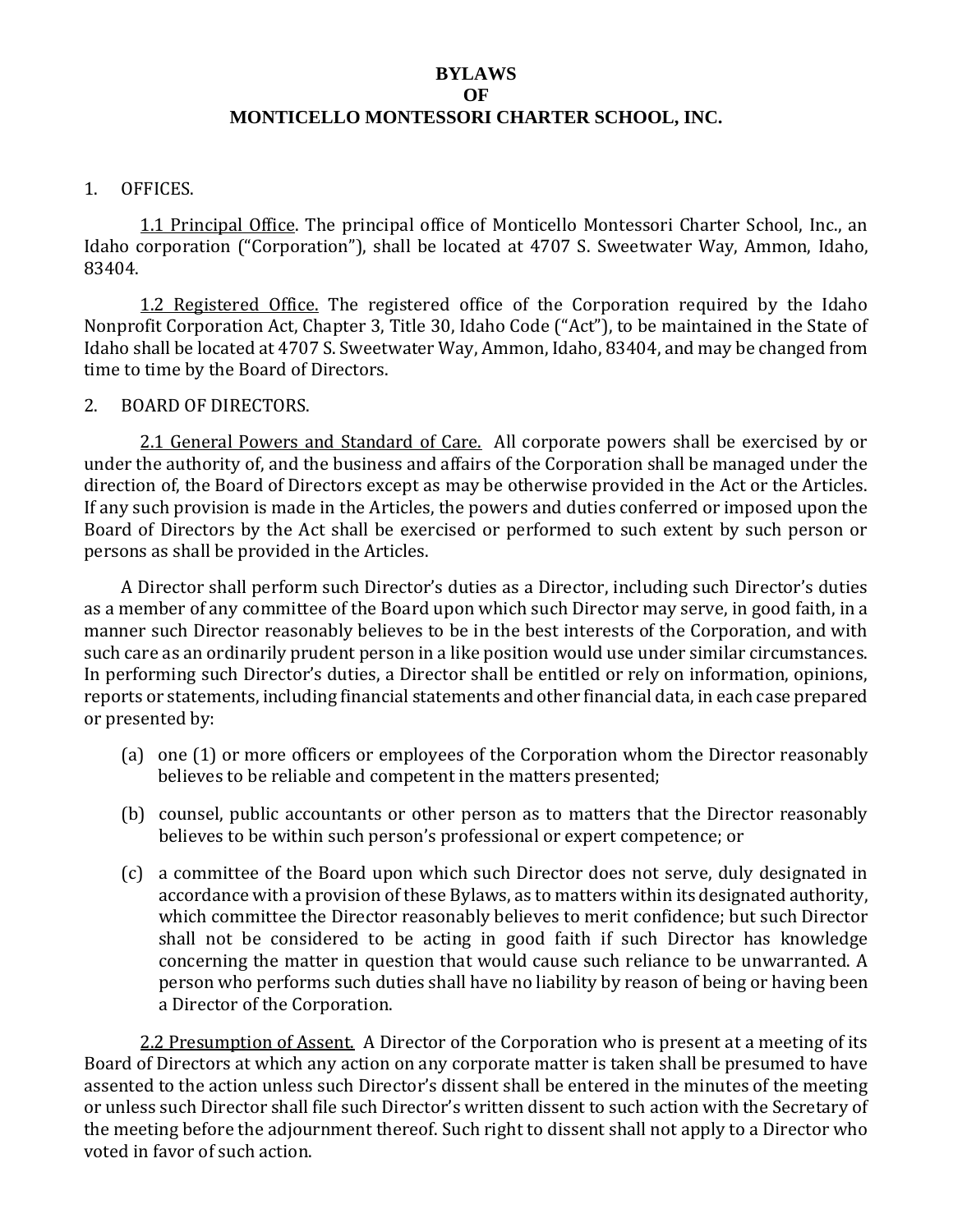2.3 Election, Number and Term of Directors. During the initial year of operation, the Board shall be comprised of the Directors listed in the Articles of Incorporation and any other Directors elected by the then current Board. Such persons shall hold office until the first annual meeting of the Board of Directors and until their successors shall have been elected, qualified and ratified in the manner set forth in Section 2.4 hereof. After the initial year of operation, Directors will be elected to fill vacancies on the Board by a majority vote of the Board of Directors. The number of Directors serving on the Board of Directors shall be fixed by resolution of the Board of Directors. Each Director shall serve a term of two years.

2.3.1 Staggered Terms; Qualifications. At the time of election, the positions for which Directors are to be elected shall be divided into two (2) classes, each class to be as nearly equal in number as possible and Directors shall be elected accordingly by the existing Directors. The Directors elected to the first class shall hold office until the first annual meeting of the Board of Directors following the initial election of Directors and until their successors have been elected and qualified. The Directors elected to the second class shall hold office until the second annual meeting of the Board of Directors following the initial election of Directors and until their successors have been elected and qualified. At each annual meeting of the Board of Directors thereafter, the number of Directors equal to the number in the class whose term expires at the time of such meeting shall be elected to hold office until the second succeeding annual meeting of the Board of Directors. Each Director shall hold office until such Director's successor shall have been elected and qualified.

Each director shall be a resident of the State of Idaho at the time of his or her election or appointment. No Director shall be appointed to the Board, if his or her appointment would result in having more than a quorum of the members of the Board comprised of parents with one or more children currently enrolled in the Charter school.

2.3.2 Oath. Prior to and as a condition for the assumption of duties, an oath of office shall be administered to each Director, whether elected, re-elected or appointed. The oath may be administered by the Secretary, or by a Director of the charter school. The records of the charter school shall show such oath of office to have been taken, by whom the oath was administered and shall be filed with the official records of the charter school. The Director shall take his/her oath within ten (10) days after the Director has notice of his/her election or appointment, but in no event later than fifteen (15) days after the commencement of his/her term of office. Before any elected or appointed Director executes upon the duties of his/her office, he/she must take the following oath:

> I do solemnly swear (or affirm) that I will support the Constitution of the United States, and the Constitution of the State of Idaho, and that I will faithfully discharge the duties of Director of Monticello Montessori Public Charter School according to the best of my ability.

### 2.4 Ratification of Directors.

2.4.1 Ratification Process. Commencing upon the first annual meeting of the Board of Directors following the issuance of a charter to the Corporation pursuant to the provisions of Chapter 52, Title 33, Idaho Code, the election of all Directors elected at such meeting shall be subject to ratification and approval in the manner set forth below. The elections of subsequent members of the Board of Directors shall also be subject to ratification in the same manner.

2.4.2 Notice of Meeting. Within ten (10) days after the date of an annual meeting at which a member of the Board is elected, the incumbent Board of Director shall call a meeting of all parents having a child or children enrolled in any charter school operated by the Corporation, which meeting shall be held for the purpose of submitting such election to a ratification vote of such parents. Such meeting shall be called by giving notice to all parents having at least one child enrolled in such charter school on the date of such annual meeting. Such notice shall state the date, time and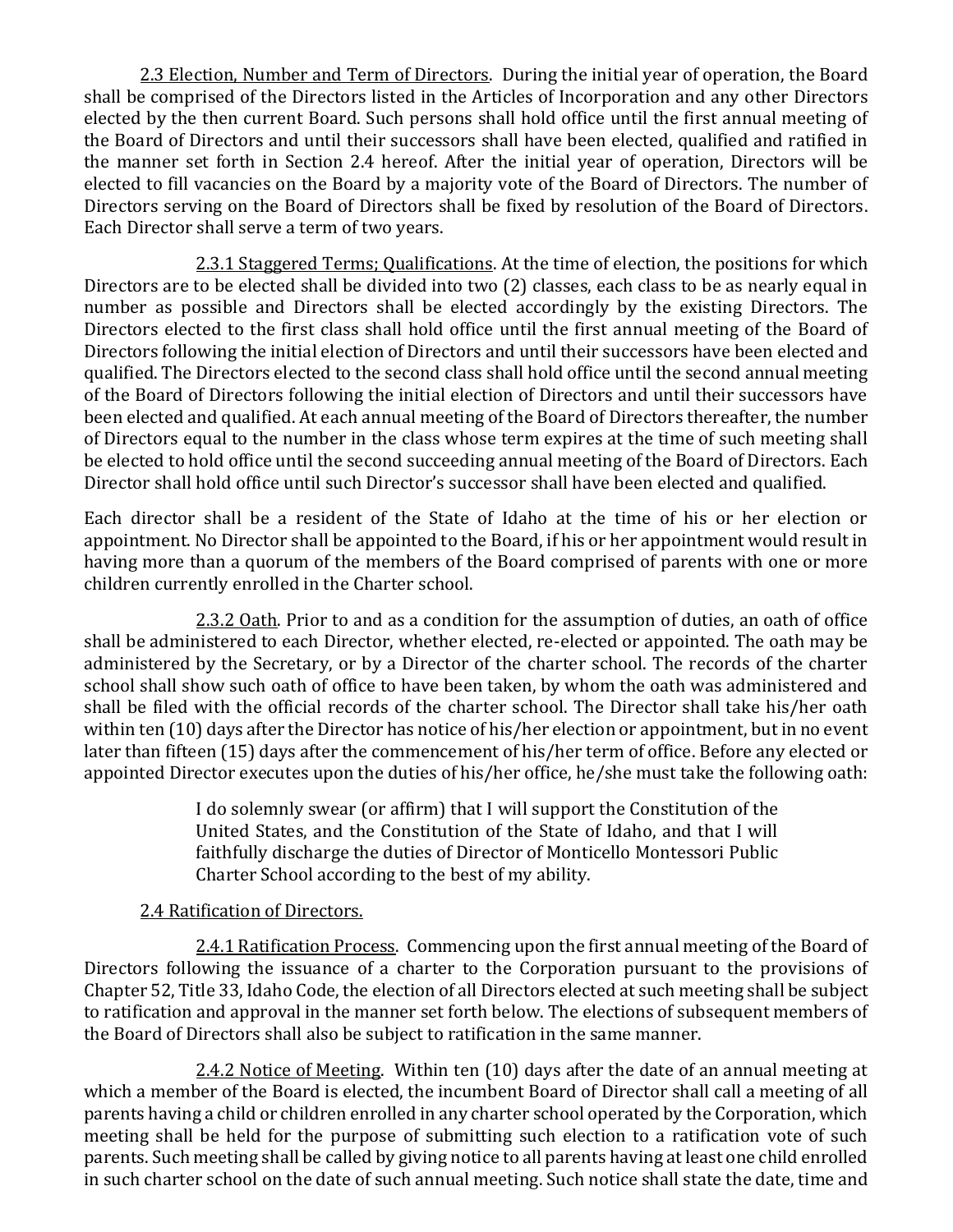place of a meeting called for such purpose, which date shall be no earlier than seven (7) days following the date notice is given. Such notice shall also state that the purpose of the meeting is to ratify the election of all Directors of the Corporation elected at such annual meeting as provided in Section 2.3 above and shall include a list of the names of such Directors. Such notice shall be deemed to have been given when deposited in the United States Mail, postage prepaid, and addressed to at least one of the parents at the address given in conjunction with the enrollment of such child or children in the charter school or such other address as shall be delivered to the principal of the charter school or to the president or secretary of the Corporation. Notice shall also be deemed to have been given when emailed to the email address of at least one of the parents at the email address given in conjunction with the enrollment of such child or children in the Charter School or such other email address as shall be delivered to the principal of the Charter School or to the President or Secretary of the Corporation, provided a delivery confirmation is requested and received. Notice of such meeting may be waived in a writing signed by at least one parent who is entitled to vote at such ratification meeting, whether before or after the time slated for the commencement of the meeting. Notice shall also be deemed to be waived by the attendance of such parent or parents at such meeting.

2.4.2.1 Alternate Means for Ratifying Election of Board Members. Notwithstanding the provisions of section 2.4.2, the Board of Directors may adopt a resolution authorizing the ratification of newly elected Board Members at a meeting of parents convened immediately following the conclusion of the annual meeting of the Board of Directors. In such event, ratification shall occur in the same manner as set forth in section 2.4.2 and notice of such meeting shall also be given in the same manner as required by said section, except such notice shall be delivered not less than thirty (30) days prior to the date of the annual meeting and shall state the names of all candidates being considered for election at such meeting. In such event, once the notice has been sent to the parents, no other names or candidates shall be considered for election at such meeting, other than those listed in such notice.

2.4.3 Voting Qualification. The parent or parents of such child or children enrolled at the charter school as of the date of such meeting shall be entitled collectively to cast one vote for each director elected at the said annual meeting. In the event a guardian has been appointed for any child, then such guardian shall be entitled to cast one vote for each director so elected. The parents or guardians of such child or children may vote either in person or by a proxy signed by such parent or guardian and personally delivered to the president or secretary prior to the start of the meeting. Such proxy shall be invalid if executed more than 300 days prior to the date of the meeting. Such voting shall be by secret ballot and shall be supervised by the president or secretary of the Corporation. In the event the parents of any child or children cast conflicting votes, then such votes shall be invalid in their entirety.

2.4.4 Tabulation of Votes. At the conclusion of the balloting, the president and secretary of the Corporation shall count the votes prior to the adjournment of the meeting.

 2.4.5 Ratification Number. In the event any Director so elected shall receive at least fifty percent (50%) of the votes cast at such meeting, such Director shall be deemed to have been ratified by the parents or guardians. In such event, the elector whose election is so ratified shall then serve for a term set forth in Section 2.3 above. In the event any candidate for ratification shall receive less than fifty percent (50%) of the votes cast at such meeting, then such candidate's election shall be deemed to have failed such ratification. In such event, the president or secretary of the Corporation shall communicate the results of the vote to the Board of Directors and the Board of Directors shall, within ten (10) days thereafter, elect another candidate to serve as a director of the Corporation. The election of such replacement candidate shall then be similarly subject to ratification in the same manner set forth above. In the event such replacement candidate fails to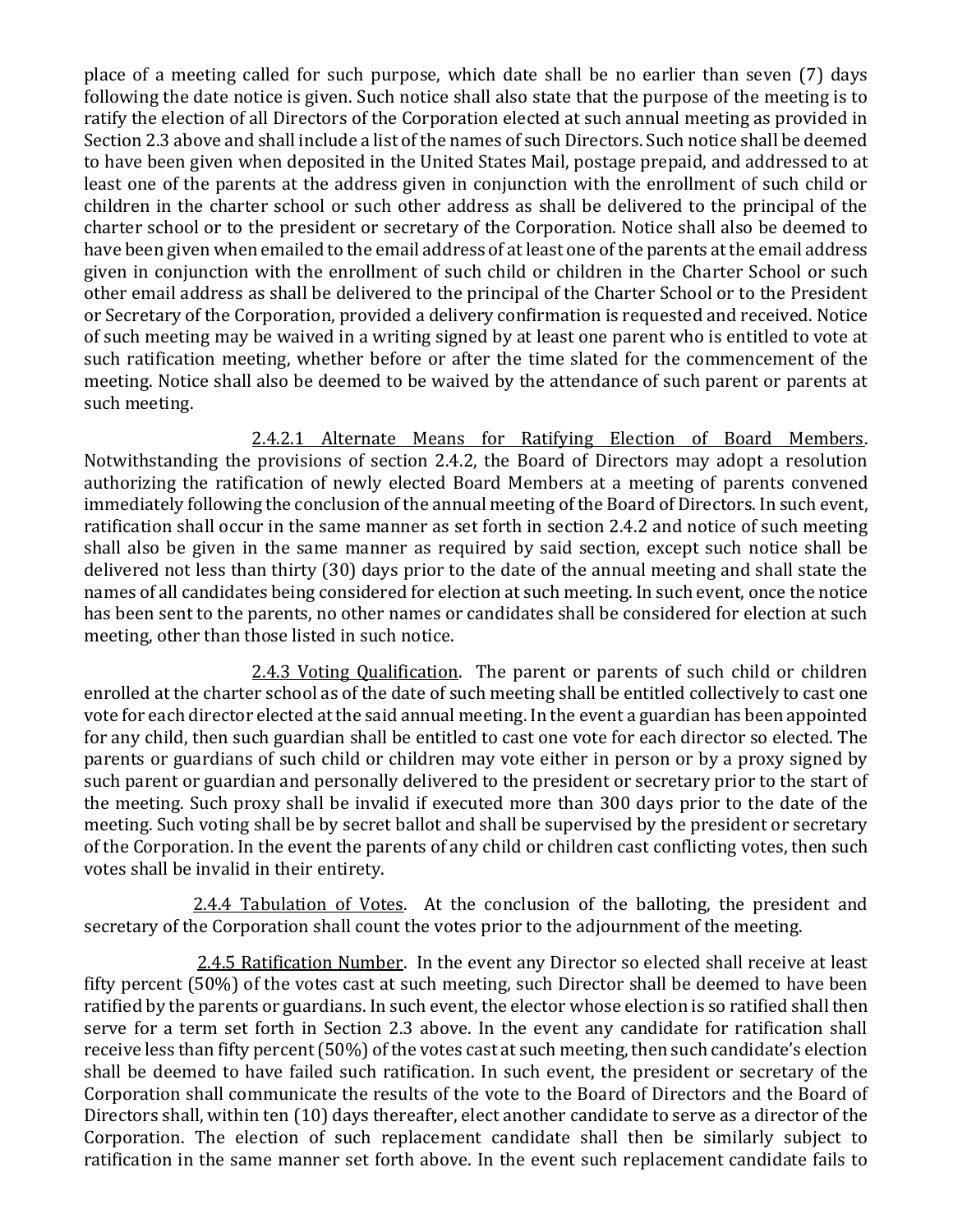obtain ratification, then the Board of Directors shall appoint yet another replacement candidate, whose election shall be deemed to be final, without further ratification vote.

2.5 Vacancies. Any vacancy occurring in the Board of Directors may be filled by the affirmative vote of a majority of the remaining Directors though less than a quorum of the Directors. A Director elected to fill a vacancy shall be elected for the unexpired term of such Director's predecessor in office. Any directorship to be filled by reason of an increase in the number of Directors may be filled by the Board of Directors for a term of office continuing only until the next regular election of Directors.

2.6 Removal of Directors. At a meeting of the Board of Directors called expressly for that purpose, any director may be removed with cause by a vote of a majority of the Directors then in office. Any Director may be removed at such a meeting without cause by a vote of two-thirds of the Directors then in office. For the purposes hereof, cause shall include, without limitation, any wilful breach of fiduciary duty or obligation owed to the Corporation, commission of a felony or a misdemeanor involving moral turpitude, wilful violation of any standard of ethics or conduct applicable to public officials, and wilful acceptance of any pecuniary benefit, directly or indirectly, arising from any contractual relationship with the Corporation.

### 2.7 Committees of Directors.

2.7.1 Membership. The Board of Directors may, by resolution adopted by a majority of the Directors, designate and appoint one or more Director committees, each of which shall consist of two or more Directors.

2.7.2 Authority. Director committees, to the extent provided in the resolution establishing the committee, shall have and exercise the authority of the Board of Directors in the management of the Corporation; provided, however, that no Director committee shall have the authority of the Board of Directors in reference to (i) authorize distributions, (ii) approve assets, (iii) elect, appoint or remove directors or fill vacancies of the Board of Directors or on any of its committees, or (iv) adopt, amend or repeal the Articles or these Bylaws. The designation and appointment of any such Director committee and the delegation of authority to a Director committee shall not operate to relieve the Board of Directors, or any individual Director, of any responsibility imposed upon the Board of Directors, or any individual Director.

# 2.7.3 Standing Director Committees.

a. Nominating Committee. At least 15 days prior to each annual meeting of the. Board of Directors of the Corporation, the President shall submit for ratification and vote by the Board the names of at least 3 Directors of the Corporation to serve as the Nominating Committee. The President shall not serve as a member of the Nominating Committee

b. Other Standing Committees. Other Standing Committees may be constituted as determined from time to time by resolution of the Board of Directors of the Corporation.

2.7.4 Tenure. Each member of a committee shall continue as such until the next annual meeting of the Board of Directors of the Corporation and until a successor is appointed unless (i) the committee is sooner terminated, (ii) such member is removed from the committee, or (iii) such member ceases to qualify as a member of the committee.

2.7.5 Chairperson. One member of each committee shall be appointed chairperson by the Board of Directors.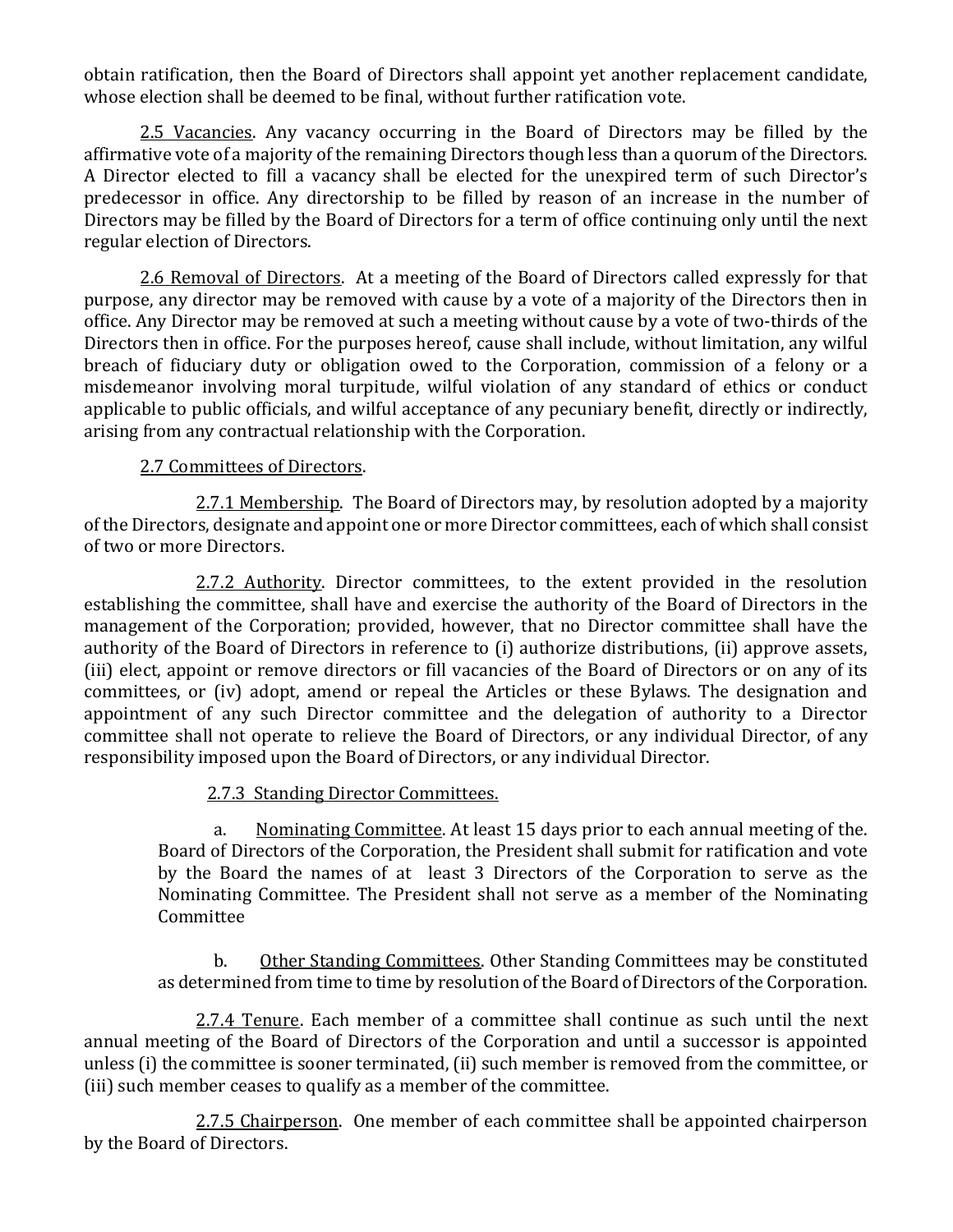2.7.6 Vacancies. Vacancies in the membership of any committee may be filled by appointments made in the same manner as provided in the case of the original appointments.

2.7.7 Resignation. Any committee member may resign at any time by giving written notice to the Board of Directors, the President, or the Secretary of the Corporation. Unless otherwise specified in the notice of resignation, the resignation shall take effect upon receipt. Acceptance of the resignation shall not be necessary to make the resignation effective.

2.7.8 Removal. Any committee member may be removed by the person or persons authorized to appoint such member with or without cause.

2.7.9 Quorum. Unless otherwise provided in the resolution of the Board of Directors designating a committee, a majority of the whole committee shall constitute a quorum and the act of a majority of the members present at a meeting at which a quorum is present shall be the act of the committee.

2.8 Director's and Committee Meetings. Meetings of the Board of Directors, regular or special, or meetings of any committee designated hereby, may be held either within or without the State of Idaho.

2.8.1 Place of Meeting. The place of all meetings of the Directors shall be the principal office of the Corporation or at such other place as shall be determined from time to time by the Board; and the place at which such meetings are to be held shall be stated in the notice and call of the meeting. No change in the place of meeting shall be made within three (3) days before the day on which an election of directors is to be held.

2.8.2 Annual Meeting. The annual meeting of the Directors of the Corporation for the election of Directors and Officers to succeed those whose terms expire and for the transaction of other business as may properly come before the meeting, shall be held each year in June, during the Regular Board Meeting, if not a legal holiday, and if a legal holiday, then on the day following, at 6:00 o'clock P.M. If the annual meeting of the Directors be not held as herein prescribed, the election of Directors and Officers may be held at any meeting called thereafter pursuant to these Bylaws.

2.8.3 Regular Meetings. Except as provided below, regular meetings of the Directors of the Corporation shall be held at such date, time and place as may be determined by resolution of the Board of Directors. No regular meeting shall be held during the months of July or December, provided nothing herein shall preclude the calling of a special meeting during such months.

2.8.4 Special Meetings. Special meetings may be called by the Chairman or by any two (2) Directors of the Board and may be held at any time.

2.8.5 Meetings Open to the Public. Except as provided herein, all meetings shall be open to the public and all persons shall be permitted to attend any meeting.

2.8.6 Telecommunications Devices at Meetings. Meetings may be conducted using telecommunications devices which enable all Directors of the Corporation participating in the meeting to communicate with each other. Such devices may include, but are not limited to, telephone or video conferencing devices or other similar communications equipment. Participation of Directors through telecommunications devices shall constitute presence in person by such Director at the meeting; provided however, that at least one (1) member of the Directors of the Corporation or the chief administrative officer of the Corporation shall be physically present at the location designated in the meeting notice in order to ensure that the public may attend such meeting in person and that the communications among Directors of the Corporation are audible to the public attending the meeting in person and to the other Directors of the Corporation.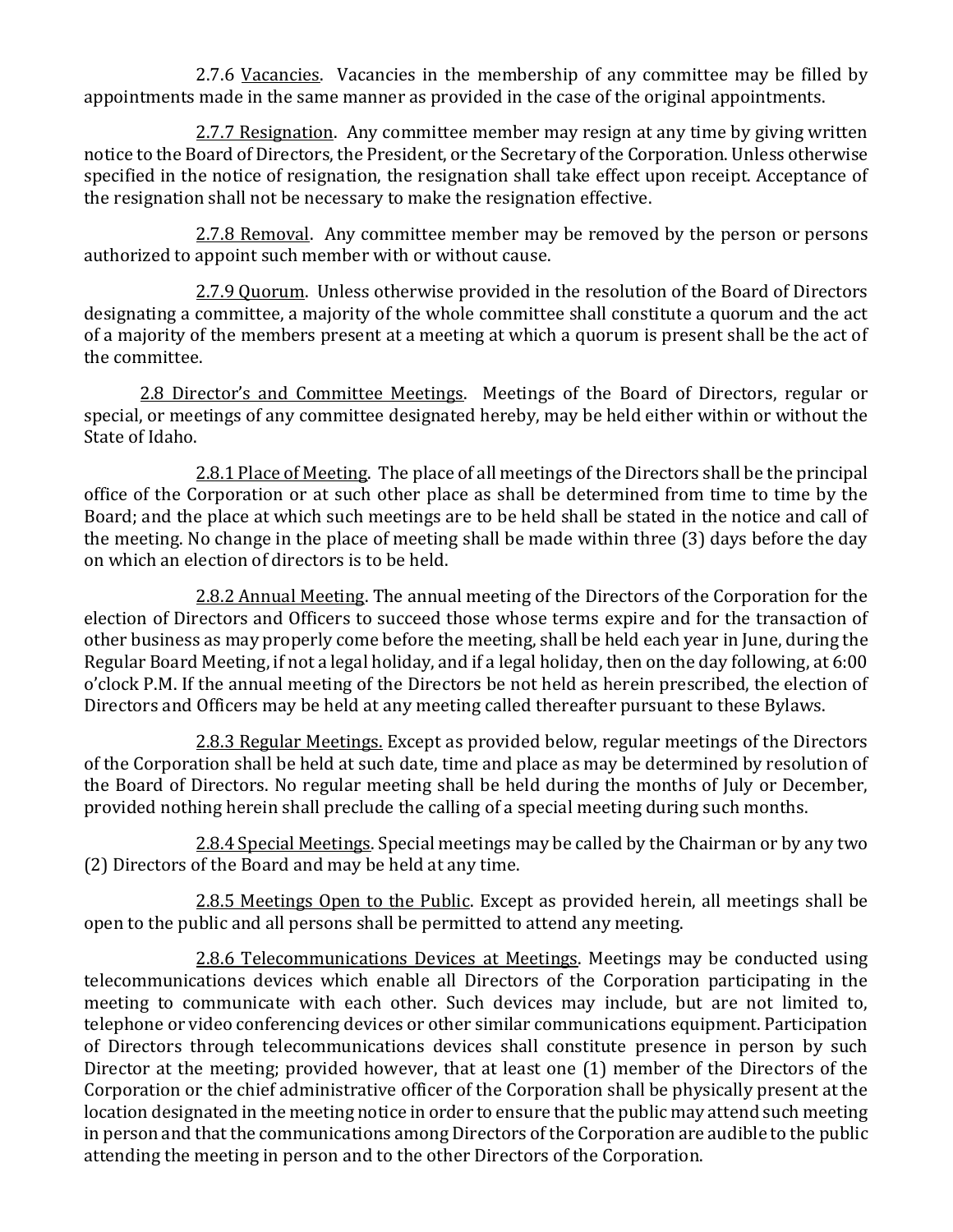2.8.7 Meeting Agendas. A forty-eight (48) hour agenda notice shall be required in advance of each regular meeting, however, additional agenda items may be later added, provided that a good faith effort was made to include in the notice all agenda items known at the time to be probable items of discussion and provided that the amendment is made in the manner stated in Idaho Code § 67-2343(4). The agenda for any Board meeting shall be prepared by the Secretary of the Corporation. Items submitted by the Board Chair or at least two (2) board members shall be placed on the agenda.

A twenty-four (24) hour meeting agenda shall be required in advance of a special meeting unless an emergency exists. An emergency is defined as any situation involving injury or damage to persons or property, or immediate financial loss, or the likelihood of such injury, damage or loss. The notice requirements for a special meeting shall be suspended if such notice is impracticable, or would increase the likelihood or severity of such injury, damage or loss. In the event that a special meeting is held based upon emergency purposes, the reason for the emergency must be stated at the outset of the meeting.

2.8.8 Notice of Meeting. Notice of the time and place of the annual meeting of the Directors or of any monthly meetings of the Directors need not be given by mailing written or printed notice of the same but shall be posted at the principal office of the Corporation at all times. No special meeting shall be held without at least a twenty-four (24) hour meeting notice unless an emergency exists. The notice for a special meeting shall include at a minimum the meeting date, time, place and name of the Charter School.

2.8.9 Executive Sessions. "Executive session" means any meeting or part of a meeting which is closed to any persons for deliberation on certain matters. An executive session may be held by the Directors of the Corporation for any of the reasons specified in Title 67, Chapter 23 of the Idaho Code. In order to convene into a duly authorized executive session all of the following must occur: 1) the presiding officer of the Directors of the Corporation must identify the authorization under Title 67, Chapter 23 of the Idaho Code for the holding of such executive session; 2) two- thirds (2/3) of the Directors of the Corporation present must vote in favor of holding of such executive session; and 3) said vote must be recorded in the minutes of the meeting showing the individual vote of each Director present. No executive session may be held for the purpose of taking any final action or making any final decision. Unless otherwise allowed by law, no Director of the Corporation may disclose the content of an executive session to an outside source.

2.8.10 Consent Agenda. To expedite business at a Board meeting, the Board may allow use of a consent agenda, which includes those items considered to be routine in nature. Any item which appears on the consent agenda shall be removed and placed on the regular agenda upon request of any Director prior to the start of the meeting. The remaining items may be voted on by a single motion. The approved motion will be recorded in the minutes, including a listing of all items appearing on the consent agenda.

2.8.11 Meeting Conduct and Order of Business. General rules of parliamentary procedure shall be used for every Board and Committee meeting. *Robert's Rules of Order* may be used as a guide at any meeting. The order of business shall be reflected on the agenda. Voting shall be by acclamation or show of hands.

2.8.12 Other Provisions of the Open Meeting Law. Pursuant to Title 33, Chapter 52 of the Idaho Code, all other provisions of Title 67, Chapter 23 of the Idaho Code shall be applicable to meetings called by the Directors of the Corporation in the same manner that a traditional school and the boards of school trustees are subject to those provisions.

2.9 Meeting Minutes. The Directors of the Corporation shall provide for the taking of written minutes of all its meetings. However, neither a full transcript nor a recording of the meeting shall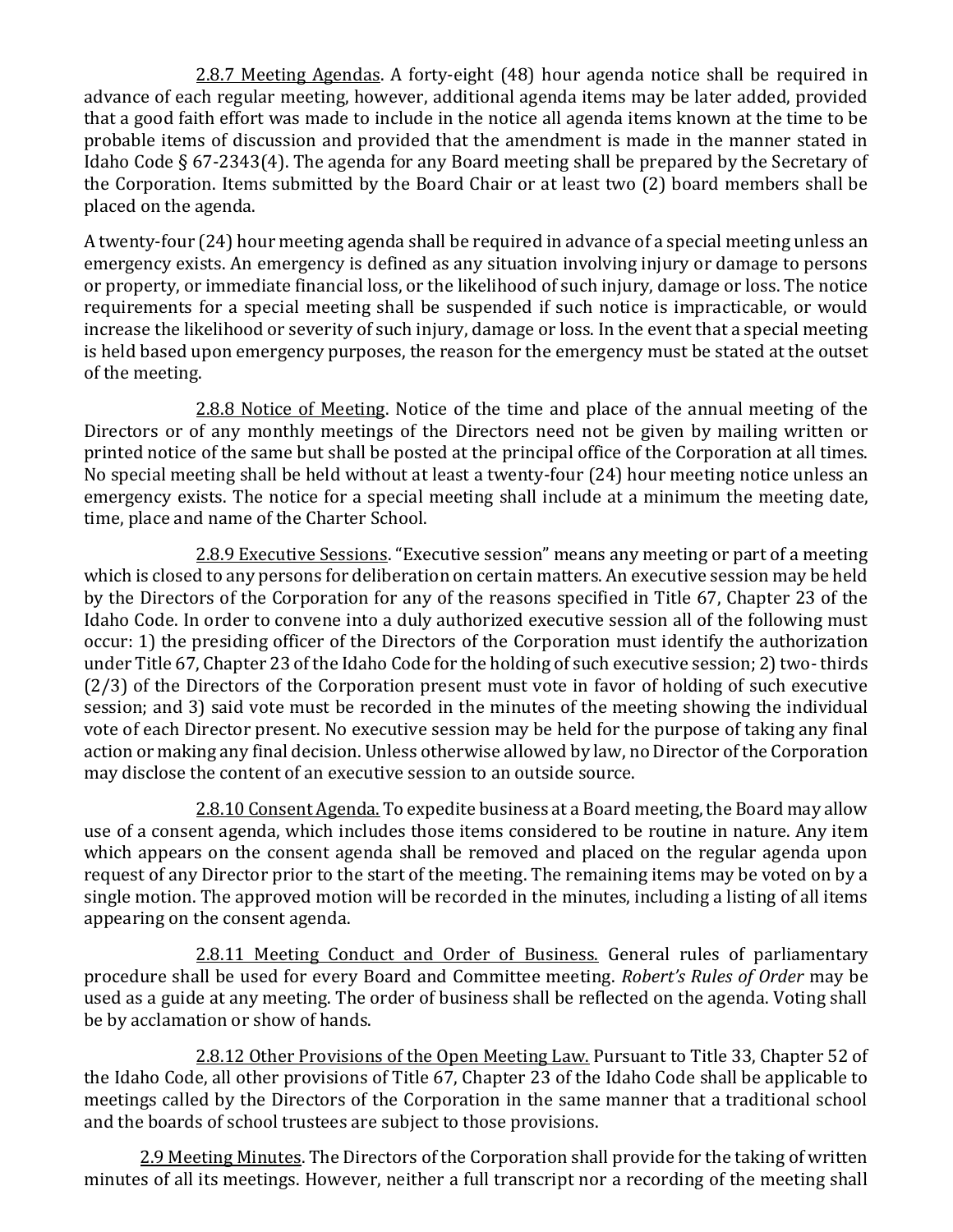be required. All minutes shall be available to the public within a reasonable time after the meeting, and shall include at least the following information: (a) All members of the Directors of the Corporation present; (b) All motions, resolutions or orders proposed and their disposition; (c) The results of all votes, and upon the request of a member, the vote of each member, by name. Minutes of any executive sessions held by the Directors of the Corporation shall include a reference to the specific statutory subsection authorizing the executive session and shall also provide sufficient detail to identify the purpose and topic of the executive session, but shall not contain information sufficient to compromise the purpose of retiring into executive session.

Unofficial minutes shall be delivered to Directors in advance of the next regularly scheduled meeting of the Board. Minutes need not be read publicly, provided that the Directors have had an opportunity to review them before adoption. A file of permanent minutes of Board meetings shall be maintained in the corporate office and shall be available for public inspection within a reasonable period of time after the conclusion of a meeting.

2.10 Waiver of Notice. Whenever any notice is required to be given to any Director or committee member under the provisions of the Act, the Articles or these Bylaws, a waiver thereof in writing signed by the person or persons entitled to such notice, whether before or after the time stated therein, shall be equivalent to the giving of such notice.

2.11 Quorum and Voting Requirements. A majority of the number of Directors fixed by section 2.3 of these Bylaws shall constitute a quorum for the transaction of business at meetings of the Board of Directors. The act of the majority of the Directors present at a meeting at which a quorum is present shall be the act of the Board of Directors. A majority of the number of committee members fixed and appointed by the Board of Directors or the President, as the case may be, shall constitute a quorum for the transaction of business at a meeting of such committee. The act of the majority of the committee members present at meeting at which a quorum is present shall be the act of the committee.

2.12 Action without a Meeting. Any action required by the Act to be taken at a meeting of the Board of Directors of the Corporation, or any action that may be taken at a meeting of the Directors or of a committee, may be taken without a meeting if a consent in writing, setting forth the actions so taken, shall be signed by all of the Directors, or all of the members of the committee, as the case may be. Such consent shall have the same effect as a unanimous vote.

2.13 Compensation. Directors shall not be entitled to compensation for their services as directors but shall be entitled to receive from the Corporation reimbursement for any reasonable expenses incurred in performing services for the Corporation and in attending directors' meetings.

2.14 Director Conflicts of Interest. Any Director who has an interest in a contract or other transaction presented to the Board or a committee thereof for authorization, approval, or ratification shall make a prompt and full disclosure of their interest to the Board or committee prior to its acting on such contract or transaction. Such disclosure shall include any relevant and material facts known to such a person about the contract or transaction that might reasonably be construed to be adverse to the Corporation's interest.

No Director shall cast a vote on any matter which has a direct bearing on services to be provided by that Director, or any organization which such Director represents or which such Director has an ownership interest or is otherwise interested or affiliated, which would directly or indirectly financially benefit such Director. All such services will be fully disclosed or known to the Board members present at the meeting at which such contract shall be authorized.

2.15 Loans to Directors. The Corporation shall not lend money to or use its credit to assist its Directors or officers.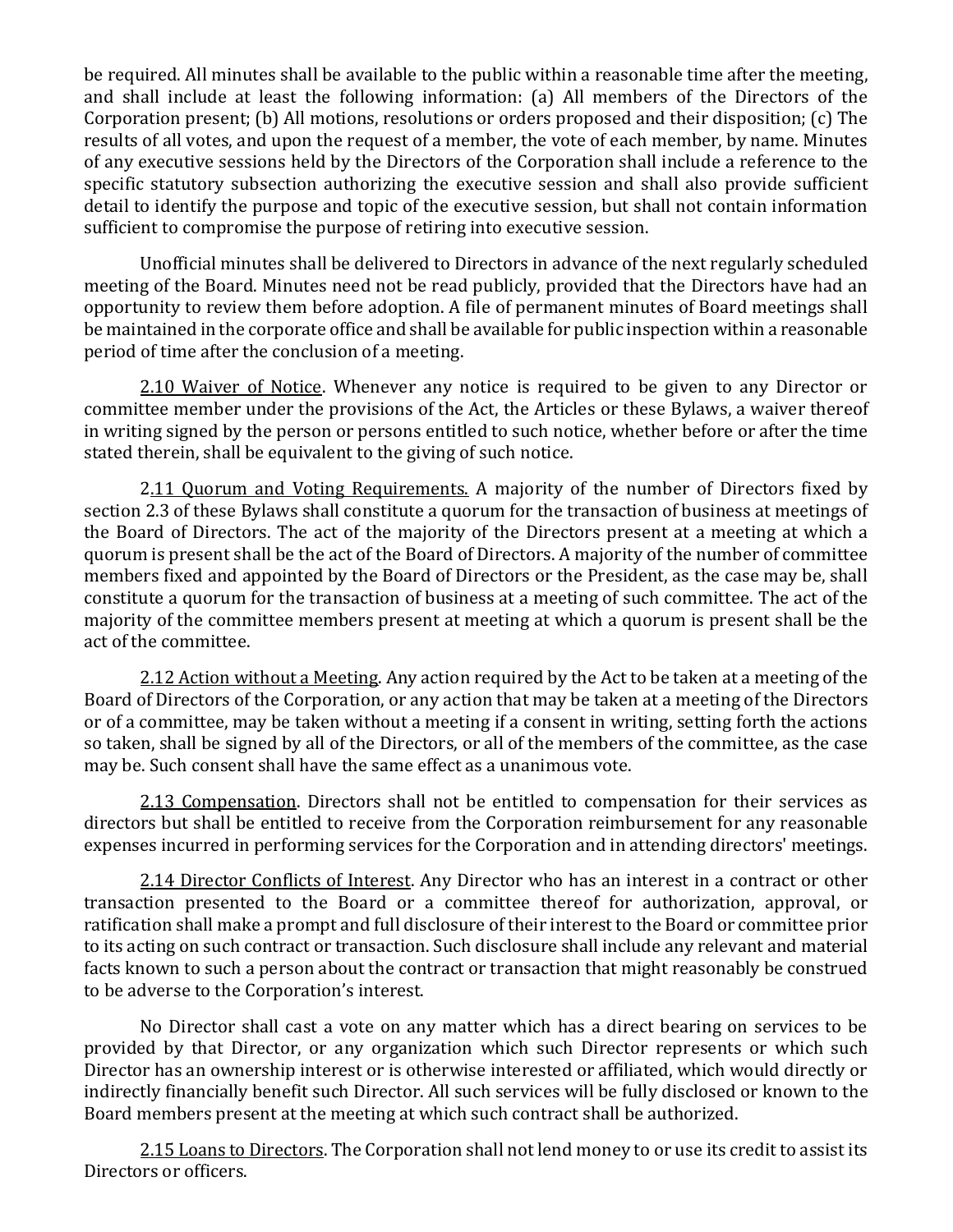2.16 Liability of Directors for Wrongful Distribution of Assets. In addition to any other liabilities imposed by law upon the Directors of the Corporation, the Directors who vote for or assent to any distribution of assets, other than in payment of its debts, when the Corporation is insolvent or when such distribution would render the Corporation insolvent, or during the liquidation of the Corporation without the payment and discharge of or making adequate provisions for all known debts, obligations and liabilities of the Corporation, shall be jointly and severally liable to the Corporation for the value of such assets which are thus distributed, to the extent that such debts, obligations and liabilities of the Corporation are not thereafter paid and discharged.

A Director shall not be liable under this section if, in the exercise of ordinary care, such Director relied and acted in good faith upon written financial statements of the Corporation represented to such Director to be correct by the President or by the officer of the Corporation having charge of its books of account, or certified by an independent licensed or certified public accountant or firm of such accountants to reflect fairly the financial condition of the Corporation, nor shall such Director be so liable if, in the exercise of the ordinary care and good faith, in determining the amount available for such distribution, such Director considered the assets to be equal to their book value.

A Director shall not be liable under this section, if, in the exercise of ordinary care, such Director acted in good faith and in reliance upon the written opinion of an attorney for the Corporation.

 A Director against whom a claim shall be asserted under this section and who shall be held liable thereon shall be entitled to contribution form persons who accepted or received such distribution knowing such distribution to have been made in violation of this section in proportion to the amounts received by them respectively.

#### 3. OFFICERS.

3.1 Number. The officers of the Corporation shall consist of a President, Vice President, Secretary, and Treasurer, each of whom shall be elected by the Board of Directors and such other officers and assistant officers as may be deemed necessary may be elected or appointed by the Board of Directors. Any two (2) or more offices may be held by the same person except for the offices of President and Secretary.

3.2 Election and Term of Office. The officers of the Corporation shall be elected annually at the annual meeting of the Board of Directors. If the election of officers shall not be held at such meeting, such election shall be held as soon as practicable thereafter. Each officer shall hold office until a successor shall have been duly elected and shall have qualified, until such officer's death, or until such officer shall resign or shall have been removed in the manner hereinafter provided.

3.3 Removal. Any officer or agent may be removed by the Board of Directors whenever in its judgment the best interests of the Corporation will be served thereby, but such removal shall be without prejudice to the contract rights, if any, of the person so removed. Election or appointment of an officer or agent shall not of itself create contract rights.

3.4 Vacancies. A vacancy in any office because of death, resignation, removal, disqualification or otherwise, may be filled by the Board of Directors for the unexpired portion of the term.

3.5 President. The President shall be the principal executive officer of the Corporation and, subject to the control of the Board of Directors, shall in general supervise and control all of the business and affairs of the Corporation. The President shall, when present, preside at all meetings of the members of the Board of Directors. The President may sign, with the Secretary or any other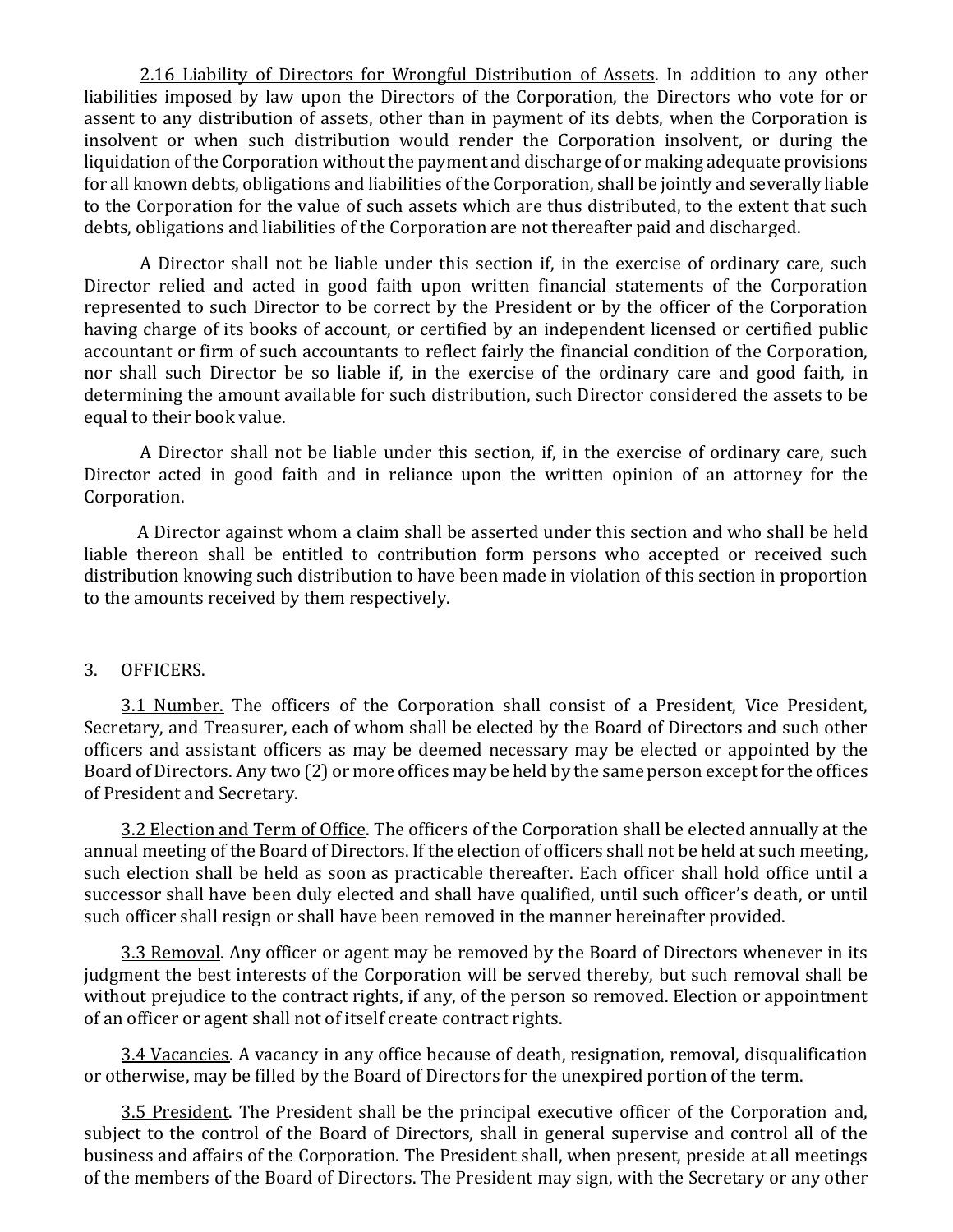proper officer of the Corporation thereunto authorized by the Board of Directors, any promissory notes, deeds, mortgages, leases, contracts, or other instruments that the Board of Directors has authorized to be executed, except in the cases where the signing and execution thereof shall be expressly delegated by the Board of Directors or by these Bylaws to some other officer or agent of the Corporation, or shall be required by law to be otherwise signed or executed. The President shall co-sign all checks or other deposit account withdrawals in excess of five hundred dollars (\$500.00) and, in general, shall perform all duties incident to the office of President and such other duties as may be prescribed by the Board of Directors from time to time.

3.6 Vice President. In the absence of the President or in the event of the President's death, inability or refusal to act, the Vice President shall perform the duties of the President and, when so acting, shall have all the powers of and be subject to all the restrictions upon the President and shall perform such other duties as from time to time may be assigned to the Vice President by the President or by the Board of Directors.

3.7 Secretary. The Secretary shall attend all meetings of the Board of Directors and shall prepare and maintain proper minutes of those meetings. The Secretary shall be the custodian of the official seal of the Corporation, if any, and shall affix that seal on all documents executed on behalf of the Corporation, pursuant to due authorization by the Board of Directors. The Secretary shall have the custody of and properly protect all executed deeds, leases, agreements and other legal documents and records to which the Corporation is a party or by which it is legally affected. The Secretary shall in general perform all duties incident to the office of Secretary and such other duties as from time to time may be assigned to the Secretary by the President or the Board of Directors.

3.8 Treasurer. The Treasurer shall be the principal financial officer of the Corporation and shall have charge and custody of and be responsible for all funds of the Corporation. The Treasurer shall sign all checks and promissory notes of the Corporation and shall receive and give receipts for moneys due and payable to the Corporation from any source whatsoever and deposit all such moneys in the name of the Corporation in such banks, trust companies or other depositories as shall be selected in accordance with the provisions of Article 5 of these Bylaws. The Treasurer shall keep or cause to be kept, adequate and correct accounts of the Corporation, including accounts of its assets, liabilities, receipts and disbursements. The Treasurer shall submit to the Board of Directors and the President, when required, statements of the financial affairs of the Corporation. The Treasurer shall in general perform all of the financial duties incident to the office of Treasurer and such other duties as from time to time may be assigned to the Treasurer by the President or the Board of Directors. If required by the Board of Directors, the Treasurer shall give a bond for the faithful discharge of the Treasurer's duties in such sum and with such surety or sureties as the Board of Directors shall determine.

3.9 Salaries. The salaries of the officers, if any, shall be fixed from time to time by the Board of Directors. All compensation paid to an officer shall be reasonable and will be based on the following factors: (1) the amount and type of compensation received by others in similar positions, (2) the compensation levels paid in our particular geographic community, (3) the amount of time the individual is spending in their position, (4) the expertise and other pertinent background of the individual, (5) the size and complexity of the organization, and (6) the need of the organization for the services of the particular individual.

3.10 Officer Conflict of Interest. Officers of the Corporation shall comply with all standards of ethics or conduct applicable to public officials, including but not limited to the Idaho Ethics in Government Act.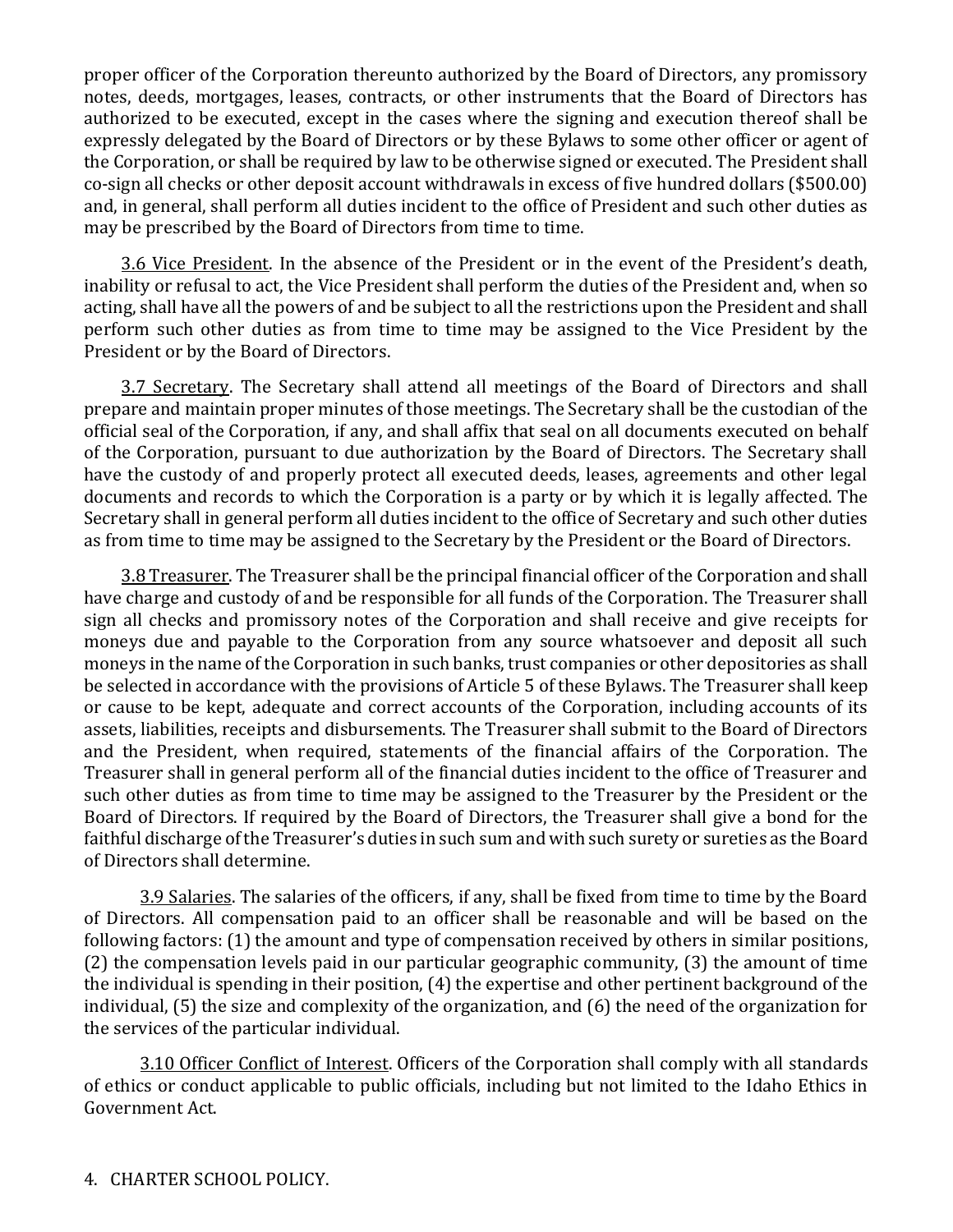4.1 Adoption and Amendment of Policies. The adoption of new policies and the revision and amending of existing policies shall be the sole responsibility of the Board of Directors. All policies shall conform to local, state, and federal laws as well as the rules and regulations of the Idaho Department of Education. Proposed new policies and proposed changes in existing policies shall be presented in writing for reading and discussion at a regular or special Board meeting. Such proposals may be referred to the superintendent for detailed study as needed prior to Board action on the proposal. Interested parties, including any Board member, citizen, or employee of the Board may submit views, present data or arguments, orally or in writing, in support of or in opposition to proposed policy. Any written statement by a person relative to a proposed policy or amendment should be directed to the Board Secretary prior to the second reading.

Proposed new policies and proposed changes in existing policies shall undergo a minimum of two (2) readings in the following manner:

- a. At a regular or special Board meeting the proposed new or amended policy shall be presented in writing for reading and discussion.
- b. The final vote for adoption shall take place no earlier than at the second reading of the particular policy.

Although approval of a new or amended policy requires a minimum of two (2) readings, temporary approval may be granted by the Board in lieu of formal policy to meet emergency conditions or special events which will take place before formal action can be taken.

All new or amended policies shall become effective upon adoption, unless a specific effective date is provided in the motion for adoption.

Policies as adopted or amended shall be made a part of the minutes of the meeting at which action was taken, and shall also be included in the Charter School's policy manual. Policies of the Charter School shall be reviewed annually by the Board.

4.2 Administration in Absence of Policy. In cases where action must be taken before the next board meeting and where the Board has provided no policies or guides for administrative actions, the Superintendent shall have the power to act. The Superintendent's decisions, however, shall be subject to review by action of the Board at its next regular meeting. In addition, it shall be the duty of the Superintendent to inform the Board of such action and the need for policy.

4.3 Suspension of Policies. Under circumstances which require a waiver of a policy, the policy may be suspended by a majority vote of the members present. In order to suspend a policy, all Directors must have received written notice of the meeting, including a statement indicating that the purpose of the meeting is to consider a proposal to suspend the policies with an explanation of the purpose of such proposed suspension. If such a proposal is not made in writing in advance of the meeting, the policies may only be suspended by a unanimous vote of all trustees present.

4.4 Policy Manuals. The Superintendent shall develop and maintain a current policy manual which contains the policies of the Charter School. Each administrator, as well as staff, students and other residents, shall have ready access to the manual. All policy manuals distributed to any employee or member of the public shall remain the property of the Charter School and shall be subject to recall at any time.

4.5 Administrative Procedures. The Superintendent shall develop such administrative procedures as are necessary to ensure consistent implementation of policies adopted by the Board.

When a written procedure is developed, the Superintendent shall deliver a copy to the Board prior to implementing such procedure. Such procedures need not be approved by the Board, though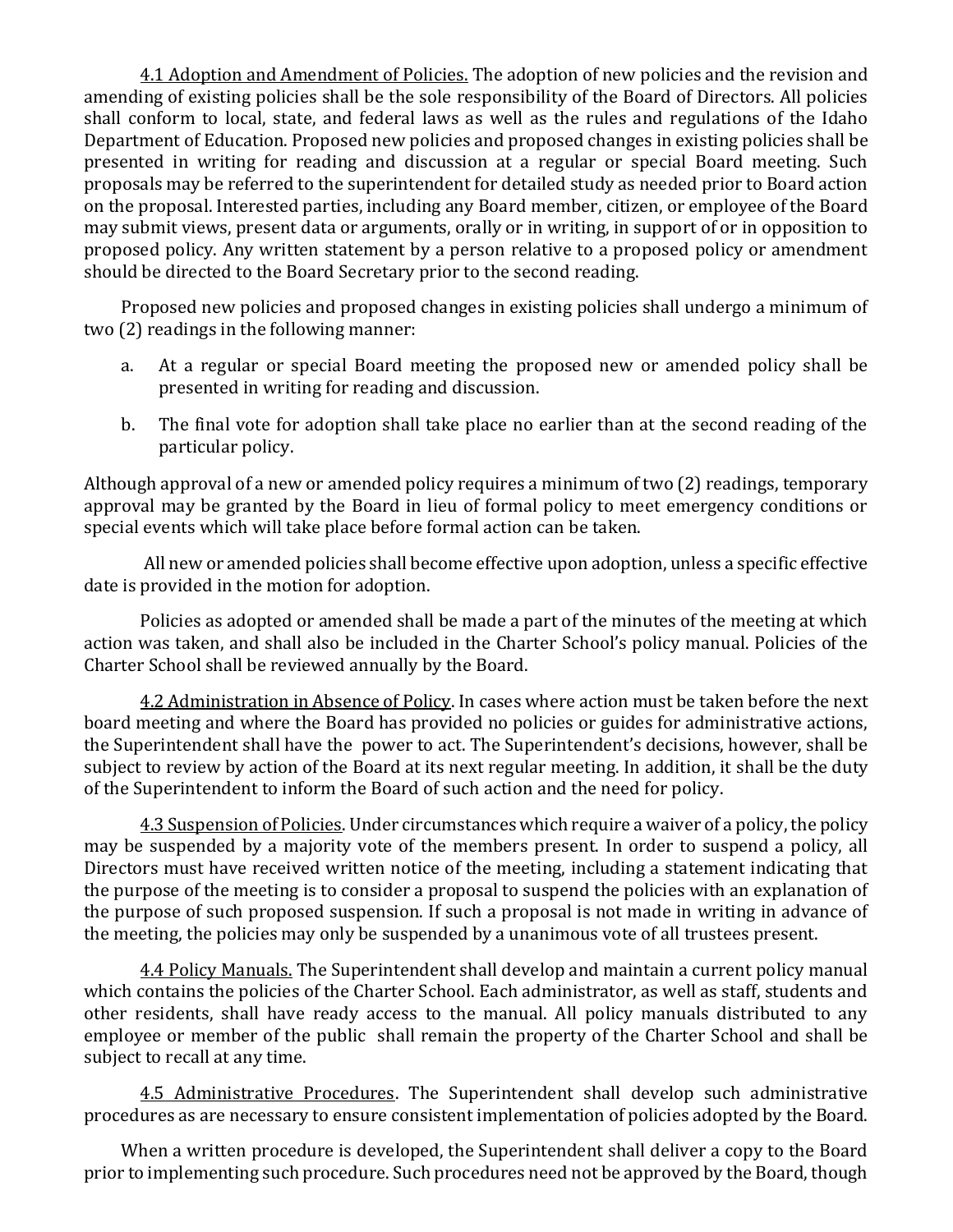they may be revised when it appears that they are not consistent with the Board's intentions as expressed in its policies. On controversial topics, the Superintendent may request prior Board approval.

### 5. MISCELLANEOUS.

5.1 Indemnification of Officers, Directors, Employees and Agents. The Corporation may indemnify Directors, officers, employees ad agents of the Corporation to the extent permitted by, and in accordance with, the Act. The Corporation may purchase and maintain insurance on behalf of any person who is or was a Director, officer, employee or agent of another Corporation, partnership, joint venture, trust or other enterprise against any liability asserted against such person and incurred by such person in any such capacity or arising out of such person's status as such, whether or not the Corporation would have the power to indemnify such person against such liability.

5.2 Books and Records. At its registered office or principal place of business, the Corporation shall keep: (1) correct and complete books and records of account; (ii) minutes of the proceedings of its members and Board of Directors; and (iii) a record of the names and addresses of all Members. Any books, records and minutes may be in written form or in any other form capable of being converted into written form within a reasonable time.

5.3 Loans. No loans shall be contracted on behalf of the Corporation and no evidences of indebtedness shall be issued in its name unless authorized by a resolution of the Board of Directors. Such authority may be general or confined to specific instances.

5.4 Contracts. The Board of Directors may authorize any officers, agent or agents of the Corporation, in addition to the officers so authorized by these Bylaws, to enter into any contract or execute and deliver any instrument in the name of and on behalf of the Corporation, and such authority may be general or confined to specific instances.

5.5 Checks, Drafts and Evidences of Indebtedness. All checks, drafts, or other orders for payment of money, notes or other evidences of indebtedness issued in the name of the Corporation, shall be signed by such officer or officers, agent or agents of the Corporation as provided in these Bylaws or in such manner as shall from time to time be determined by the Board of Directors.

5.6 Deposits. All funds of the Corporation not otherwise employed shall be deposited from time to time to the credit of the Corporation in such banks, trust companies or other depositories as the Board of Directors may select. 5.7 Gifts. The Board of Directors may accept on behalf of the Corporation any contribution, gift, bequest or devise for the general purposes or for any special purpose of the Corporation.

5.7Gifts. The Board of Directors may accept on behalf of the Corporation any contribution, gift, bequest or devise for the general purposes or for any special purpose of the Corporation.

5.8 Annual Financial Statements. The officers of the Corporation shall cause a balance sheet as of the closing date of the last fiscal year, together with a statement of income and expenditures for the year ending on the date, to be prepared and presented to the Directors at each annual meeting of the Board of Directors.

5.9 Fiscal Year. The fiscal year of the Corporation shall begin on the first day of July and end on the last day of June of the following year, except that the first fiscal year shall begin on the date of inCorporation.